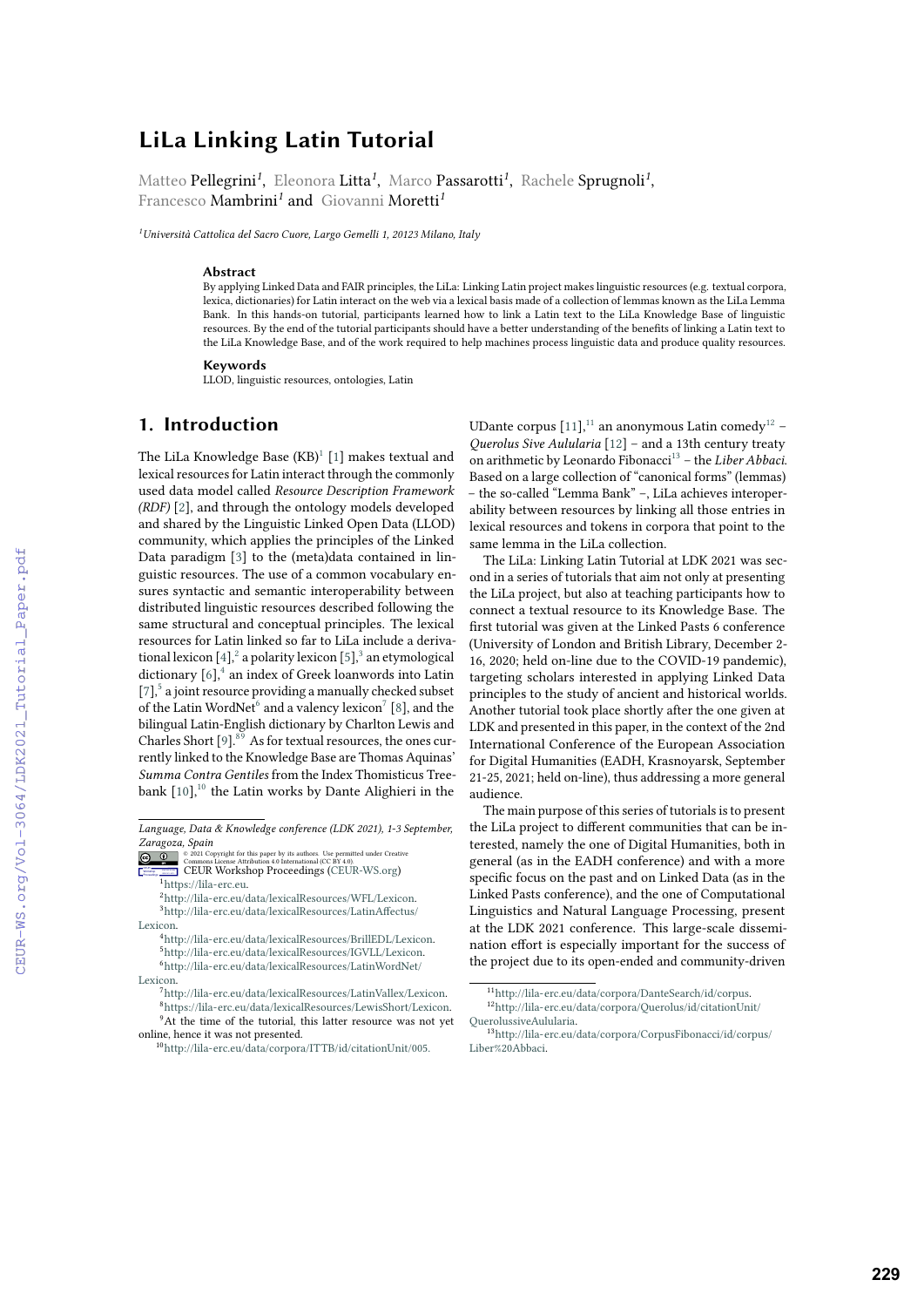nature: the LiLa Knowledge Base will serve its purpose only if scholars on the one hand use it, on the other hand contribute to its growth by linking texts to it. Consistently with this purpose, the LDK tutorial was intended for those scholars who want to publish Latin texts on the web (e.g. computational linguists, theoretical linguists, classicists, philologists) and to make them interact with the linguistic resources already linked to LiLa. No prior experience of Natural Language Processing and Linked Data technologies was expected but it was advised that participants had basic understanding of the concepts of lemmatisation, Part-of-Speech (PoS) tagging and Linked Data. The hands-on section of the tutorial involved processing and linking a Latin text to the KB so knowledge of Latin was declared as preferable. However, participants who did not know Latin but were nevertheless interested in the project and its methods were also welcome to join. By inviting to its tutorials participants from a larger audience, the LiLa project intends to stress its characterisation as an open-ended and a community-driven project, thus ensuring long life and sustainability to the KB and its connections.

## **2. The Tutorial**

The second LiLa tutorial was held as part of the introductory workshop and tutorial activity program of the Language, Data and Knowledge conference (LDK) in Zaragoza, Spain, on September 1st, 2021. Due to the COVID-19 pandemic emergency resulting in travel restrictions, the conference was held as a hybrid inperson/online event, with lectures and presentations being given whether from the conference venue and shared on Zoom, or remotely on Zoom and projected at the venue. The LiLa tutors could not travel to Zaragoza and presented via Zoom. This was the second time the LiLa tutorial was presented remotely. The first time, however, the tutorial activities were spread on a full day, while for time constraints imposed by the conference rich schedule organisation, this time the tutorial was held during the morning alone, 9:00 to 13:00 with an half-hour coffee break between sections. The number of registered participants was 70, but on the day only 24 of them (including the host and members of the LiLa team) actually took part in the Zoom session.

All the materials necessary to participate in the event were provided by the LiLa team before and during the tutorial on a GitHub repository<sup>[14](#page-1-0)</sup> containing the text to be uploaded in the Text Linker, the SPARQL queries discussed and a list of other useful links, namely to the website of the tutorial,<sup>[15](#page-1-1)</sup> to the LiLa Lemma Bank query

interface, $16$  to the LiLa SPARQL endpoints, $17$  and to a selection of other potentially interesting SPARQL queries that can be used in such endpoints. $18$ 

The activity consisted of two main sections, dedicated respectively to Theory and Practice: the first one included a presentation of the structure of the LiLa KB, while the second part contained a step-by-step demonstration on how to prepare and link a Latin text to LiLa, and ultimately exploit the linked content for research purposes. At the end of the first section, participants were invited to answer to a quiz consisting of five questions, using the SLIDO platform. The number of participants who actually took the quiz was 7. The questions were intended to evaluate the participants' comprehension of what had just been explained and possibly consolidating some of the fundamental concepts underlying the structure of LiLa.

In the following subsections, we detail the content of the two sections of the workshop activities.

### **2.1. Part 1. Theory: Overview of LiLa's Architecture**

In the first part of the tutorial, we have started by highlighting the motivation behind the LiLa enterprise, namely the observation that the many resources and tools already available for Latin are characterised by different conceptual models (for instance, they use different tagsets and annotation schemes), and thus they are scattered, unconnected and unable to interact with one another, as they cannot be queried and used in a unified fashion.

The LiLa project addresses this problem by following the principles of the Linked Data paradigm, aiming at building an open-ended Knowledge Base to which new and existing resources and tools can be connected. Hence, all entities are assigned Uniform Resource Identifiers (URIs) in the HTTP protocol, so as to make them univocally findable and accessible to users. Resources are then interlinked to one another using the RDF data model, where information is expressed in terms of triples that connect a subject to an object through a predicate; accordingly, data can be browsed using the SPARQL query language, specifically designed for RDF data. LiLa also makes use of other ontologies, the most relevant of which being OntoLex [\[13\]](#page-4-0), that has by now reached the status of a *de facto* standard for publishing lexical data as LLOD.

The way in which interoperability is concretely achieved is by providing a large collection of lemmas, called the Lemma Bank, to which the entries of lexical resources, the tokens of textual resources, and the output of NLP tools can be linked. As a consequence of the central role of lemmas in the architecture of LiLa, in order

<span id="page-1-1"></span><span id="page-1-0"></span><sup>14</sup>[https://github.com/CIRCSE/Tutorials/tree/main/LDK21.](https://github.com/CIRCSE/Tutorials/tree/main/LDK21) <sup>15</sup>[https://lila-erc.eu/ldk-2021/.](https://lila-erc.eu/ldk-2021/)

<span id="page-1-2"></span><sup>16</sup>[https://lila-erc.eu/query/.](https://lila-erc.eu/query/)

<span id="page-1-3"></span><sup>17</sup>[https://lila-erc.eu/sparql/.](https://lila-erc.eu/sparql/)

<span id="page-1-4"></span><sup>18</sup>[https://github.com/CIRCSE/SPARQL-queries.](https://github.com/CIRCSE/SPARQL-queries)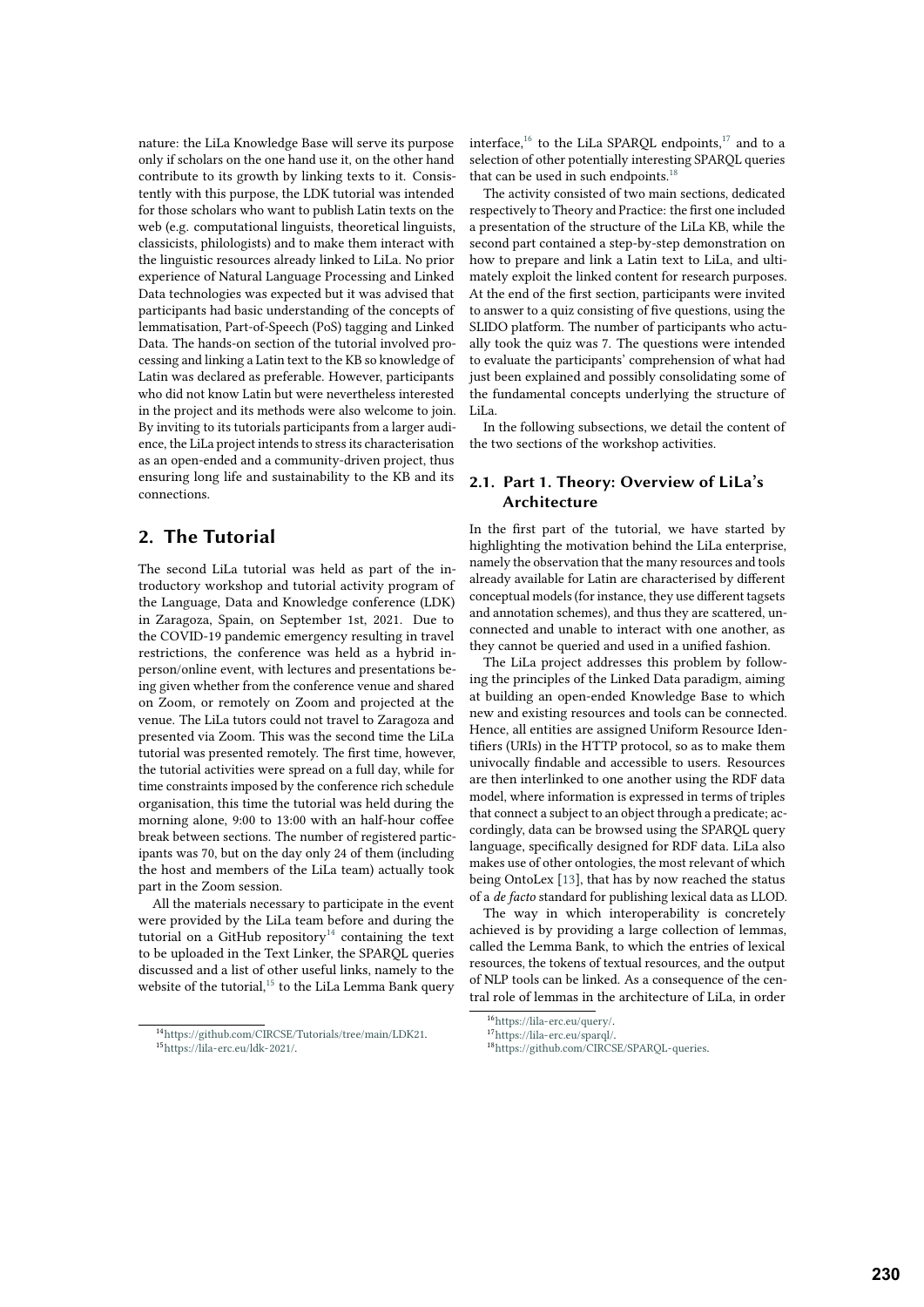to be inserted into the Knowledge Base, a text needs to be not only online, but also lemmatised and PoS-tagged – ideally, with the Universal PoS tagset [\[14\]](#page-4-1) used in the Universal Dependencies project [\[15\]](#page-4-2).

#### **2.2. Part 2. Practice: Preparing and Linking a Latin Text To LiLa**

The second part of the tutorial was intended to show how a raw text can be prepared for inclusion into the Knowledge Base using (a beta version of) a tool called the Text Linker, that provides automatic lemmatisation and Part-of-Speech tagging, the results of which subsequently need to be manually checked and modified by the user. For this purpose, a Latin text was prepared in raw format and provided for the participants so that they could upload it into the Text Linker tool for a demonstration of the way it works. In any case, participants were let free to use a different Latin text of their choice, if they so wished. The provided text was from Book 1 of the *Odes* by Horace. The raw text was taken from the Musisque Deoque archive [\[16\]](#page-4-3), and it was pre-processed so as to delete a series of metadata such as the Roman numbers identifying each poem and the numbering of lines.

The text was then given as input to the Text Linker. The output is an analysis where tokens that are unambiguously linked to one lemma of the Lemma Bank are displayed in green, ambiguous tokens for which several links are available are displayed in blue, and tokens that are left not linked are displayed in red, as is shown in Figure [1.](#page-2-0)



**Figure 1:** Output of the Text Linker on a portion of the sample text provided to participants

At this point, the task of the user consists in checking whether the lemma and PoS automatically assigned to unambiguous tokens are correct and selecting the correct alternative among the ones listed for ambiguous tokens. As for tokens whose analysis cannot be linked to the Lemma Bank by the Text Linker, this can be due to several reasons: if it is due to an error in the automatic tagging, the user has to correct the tag, while if it is due to the absence of the corresponding lemma in the Lemma Bank, the LiLa team has to add it.<sup>[19](#page-2-1)</sup> Lastly, this might be caused by a discrepancy between the PoS assigned to the lemma by the text linker and the one of the corresponding lemma in the Lemma Bank; in such case, the user has to decide whether to link the lemma anyway or not.

These operations were performed by LiLa instructors on a selection of tokens, illustrating (some of) the problems that users can encounter in the process. Some time was then left to participants to go through other tokens by themselves.

The next step was the automatic conversion of the lemmatised and PoS-tagged text to the RDF serialisation format used in LiLa, namely Turtle. After this conversion, a URI is assigned to the text itself as well as to each of its tokens, making it possible to perform the actual linking of the text to the LiLa Knowledge base.

The last part of the tutorial was dedicated to the illustration of the way in which both the newly added text and the entire Knowledge Base can be queried using the SPARQL language. For this purpose, some SPARQL queries were pre-prepared by LiLa instructors, who illustrated in detail to participants how the queries worked. Here, we will show one of them, reported in Figure [2](#page-3-0) below.

The SPARQL language is structured in subjectpredicate-object triples as the RDF data model it is conceived for. Strings preceded by a question mark are variables, while URIs are enclosed by angle brackets. The first part of the query (lines 1-8) consists in a definition of prefixes that can be used as shortcuts to refer to URIs in the body of the query, where the more reader-friendly string ending with a colon (e.g. "lila": in line 6) substitutes a part of the URI of the relevant resource (in this case, http://lila-erc.eu/ontologies/lila/). Therefore, the string "lila:hasBase" in ll. 14-15 is a shortcut for the full URI of the property http://lila-erc.eu/ontologies/lila/hasBase, defined in the LiLa ontology.

<span id="page-2-0"></span>The query itself consists of two blocks. The SELECT block (l. 10) indicates the variables whose values should be displayed in the output of the query, while the WHERE block details the conditions that should be satisfied for an element to be returned by the query. The query of Figure [2](#page-3-0) refers to the endpoint of the corpora linked to LiLa and, given the lexical base of a lemma, it finds all the

<span id="page-2-1"></span><sup>&</sup>lt;sup>19</sup>We plan to make a form available to users to propose a new lemma for insertion in the Lemma Bank.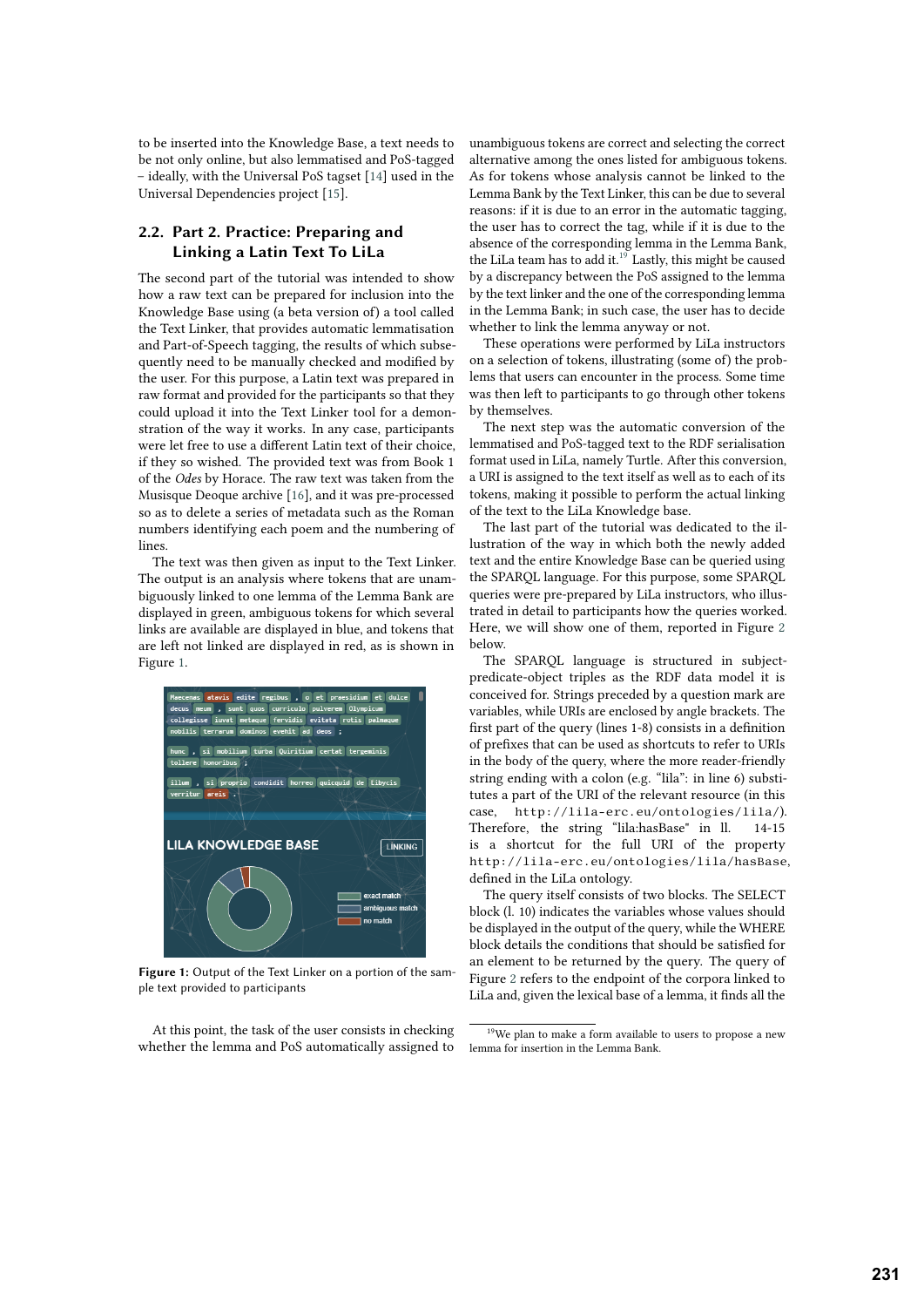```
\leq \frac{3k}{4}1 * PREFIX powla: <http://purl.org/powla/powla.owl#>
                                                                          Iъ
    PREFIX rdf: <http://www.w3.org/1999/02/22-rdf-syntax-ns
 \overline{2}PREFIX rdfs: <http://www.w3.org/2000/01/rdf-schema#>
    PREFIX dc: <http://purl.org/dc/elements/1.1/>
 \overline{A}PREFIX lilacorpora: <http://lila-erc.eu/ontologies/lila corpora/>
    PREFIX lila: <http://lila-erc.eu/ontologies/lila/>
    PREFIX UDanteSynFunction: <http://lila-
     erc.eu/data/cornora/DanteSearch/id/UDsynEunction/>
    PREFIX ITTBSynFunction: <http://lila-
     erc.eu/data/corpora/ITTB/id/synFunction/>
10 SELECT ?sameBaseLemmaLabel ?docTitle
11 - WHERE \{VALUES ?doc {<http://lila
12<sup>1</sup>erc.eu/data/corpora/DanteSearch/id/corpus/De%20Vulgari%20Eloquentia>}
13,SERVICE <https://lila-erc.eu/spargl/lemmaBank/query> {
      <http://lila-erc.eu/data/id/lemma/88705> lila:hasBase ?base .
1415?sameBaseLemma lila:hasBase ?base.
16
17\overline{\mathbf{r}}18
19
      ?token rdf:type powla:Terminal;
              lila: has Lemma ? sameBase Lemma .
20
\overline{21}?token lilacorpora:hasCitStructure/powla:hasDocument ?doc.
       Poor destitle PoorTitle
\overline{22}23 -SERVICE <https://lila-erc.eu/spargl/lemmaBank/query> {
\overline{24}?sameBaseLemma rdfs:label ?sameBaseLemmaLabel.
25\overline{26}27
    IGROUP BY ?sameBaseLemma ?sameBaseLemmaLabel ?docTitle
28 ORDER BY ?sameBaseLemma ?docTitle
```
<span id="page-3-0"></span>

lemmas sharing the same lexical base in a document.<sup>[20](#page-3-1)</sup>

To go into some more detail, this query looks into the resource of Dante's *De Vulgari Eloquentia* (l. 12).<sup>[21](#page-3-2)</sup> In l. 13, the keyword SERVICE is used for a federated query, referring to another endpoint, the one of the Lemma Bank. This is needed in order to retrieve the base of a specific lemma (see the URI of l. 14, corresponding to the lemma *amo*) and extract all the lemmas that share the same base (l. 15). The query then looks for all the tokens (i.e., elements of type powla:terminal, cf. l. 19) that are lemmatised under a lemma that has the same base (l. 20) in the selected document (l. 21), whose title is also extracted (l. 22). Then, we go back to the Lemma Bank (l. 23) to retrieve the human-readable label of the lemmas with the same base (l. 24). Lastly, tokens of the same lemma are grouped together (l. 27) and results are displayed in alphabetical order of lemma (l. 28). Of all the variables used in the query to extract the relevant information, only the ones listed in the SELECT block are returned in the results, that are displayed in a table-like fashion where the headers of the column correspond to those variables, as is shown in Figure [3](#page-3-3) below.

|   | sameBaseLemmaLabel ↔ | doc Title               |
|---|----------------------|-------------------------|
|   | "amicus"             | "De Vulgari Eloquentia" |
| 2 | "amator"             | "De Vulgari Eloquentia" |
| з | "amicabilis"         | "De Vulgari Eloquentia" |
| Δ | "amicus"             | "De Vulgari Eloquentia" |
| 5 | "amo"                | "De Vulgari Eloquentia" |
| 6 | "amor"               | "De Vulgari Eloquentia" |
|   |                      |                         |

<span id="page-3-3"></span>Showing 1 to 6 of 6 entries

**Figure 3:** Output of the query of Figure [2](#page-3-0)

Four other queries were illustrated to participants, exploiting information from the various resources linked to LiLa. One of them lists and counts the occurrences of the forms of a lemma in a document.<sup>[22](#page-3-4)</sup> Another one looks for all instances of *amor* in a document, retrieves all the possible senses of the word from the LatinWordNet and lists all the definitions of the connected synsets.<sup>[23](#page-3-5)</sup> Yet another one lists lemmas with a positive polarity.[24](#page-3-6) The last one retrieves all lemmas of a text having a same suffix.[25](#page-3-7)

### **3. User feedback**

Due to the hybrid nature of the tutorial, user feedback was difficult to achieve. A collaborative document was made available before the tutorial, but it was not modified by participants during or after the activity. However we believe that the description of the activity contained in the document can be a useful how-to reminder for those who attended.

Two questions were addressed during the morning, both related to possible inclusions of data into the KB. A participant asked if we had looked into the Latin content from the Wiktionary pages, and whether we were planning to link to it. Another one asked whether we were planning to include definitions from published dictionaries too. In both cases, including such additional information would be reasonable and welcome. Indeed, as was hinted in the Introduction, the inclusion of a bilingual Latin-English dictionary – namely the one by Lewis

<span id="page-3-1"></span><sup>20</sup>In LiLa, Classical Latin words are grouped by morphological family, through the property defined in the LiLa ontology hasBase. This connects to a node that groups together all words belonging to the same family, e.g. in our case all words belonging to the family of *amo* 'to love', such as *amicus* 'friend', *amator* 'lover', *amor* 'love' etc.

<span id="page-3-2"></span><sup>&</sup>lt;sup>21</sup>During the tutorial, the participants were invited to use the URI of the document they had uploaded to the LemmaBank. Since the linking of these documents to LiLa was only temporary, it is not possible to use such documents for the query shown here.

<span id="page-3-4"></span><sup>22</sup>[https://github.com/CIRCSE/Tutorials/blob/main/LDK21/](https://github.com/CIRCSE/Tutorials/blob/main/LDK21/queries/form.rq) [queries/form.rq.](https://github.com/CIRCSE/Tutorials/blob/main/LDK21/queries/form.rq)

<span id="page-3-5"></span><sup>23</sup>[https://github.com/CIRCSE/Tutorials/blob/main/LDK21/](https://github.com/CIRCSE/Tutorials/blob/main/LDK21/queries/latinwordnet.rq) [queries/latinwordnet.rq.](https://github.com/CIRCSE/Tutorials/blob/main/LDK21/queries/latinwordnet.rq)

<span id="page-3-6"></span><sup>24</sup>[https://github.com/CIRCSE/Tutorials/blob/main/LDK21/](https://github.com/CIRCSE/Tutorials/blob/main/LDK21/queries/sentiment.rq) [queries/sentiment.rq.](https://github.com/CIRCSE/Tutorials/blob/main/LDK21/queries/sentiment.rq)

<span id="page-3-7"></span><sup>25</sup>[https://github.com/CIRCSE/Tutorials/blob/main/LDK21/](https://github.com/CIRCSE/Tutorials/blob/main/LDK21/queries/suffix.rq) [queries/suffix.rq.](https://github.com/CIRCSE/Tutorials/blob/main/LDK21/queries/suffix.rq)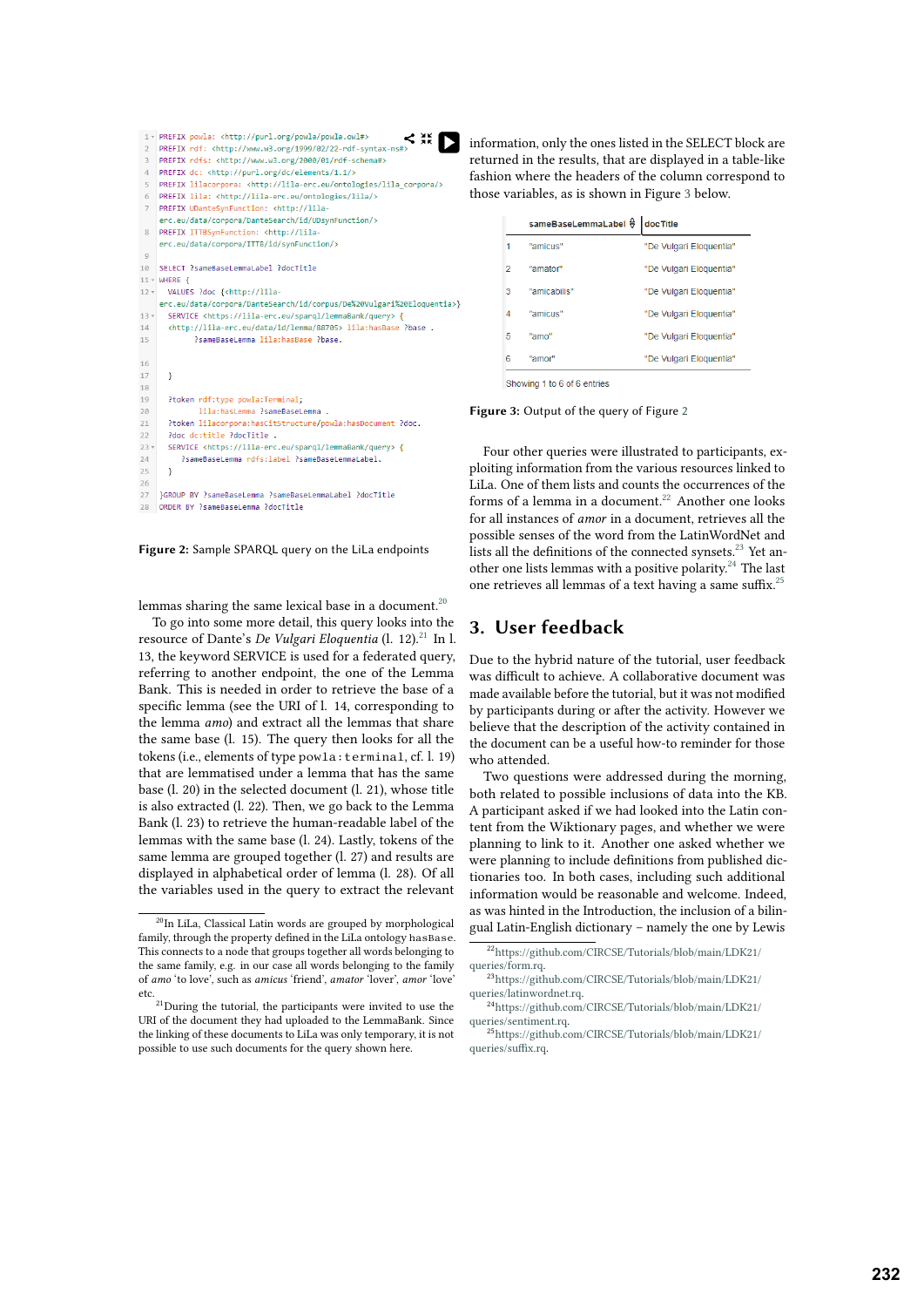and Short [\[9\]](#page-4-4) – was among the projects of the LiLa group at the time of the tutorial, and it has now been completed.

No further questions were addressed during the practical hands-on section.

## **4. Conclusions and Future Perspectives**

In this paper, we have outlined the content of the LiLa: Linking Latin tutorial held at LDK 2021. In the future, we plan to continue this kind of dissemination of our research with further tutorials. These have the potential to increase the reach of our work among scholars from all the different communities potentially interested in the project, who can contribute to its success either simply as users, by exploiting the resources already linked to the LiLa Knowledge Base, or more actively as contributors, by linking new texts to it. To this aim, other LiLa events are already scheduled for December 2021 at a winter school in Padova and for March 2022 at a vacation school on Digital Humanities and Neo-Latin Studies.

The LiLa project is already part of the Nexus Linguarum intiative, that promotes the use of models based on the principles of Linked Data for linguistic resources.<sup>[26](#page-4-5)</sup> In the future, we would like to make our resources interact also with the ones developed in the context of other LOD initiatives with a different focus than the strictly linguistic aspects related to the Ancient World, such as Pelagios [\[17\]](#page-4-6) and Pleiades [\[18\]](#page-5-0) for places.

### **Acknowledgments**

This project has received funding from the European Research Council (ERC) under the European Union's Horizon 2020 research and innovation programme – Grant Agreement No. 769994.

### **References**

- [1] M. Passarotti, F. Mambrini, G. Franzini, F. M. Cecchini, E. Litta, G. Moretti, P. Ruffolo, R. Sprugnoli, Interlinking through lemmas. the lexical collection of the lila knowledge base of linguistic resources for latin, Studi e Saggi Linguistici 58 (2020) 177–212.
- [2] O. Lassila, R. R. Swick, et al., Resource Description Framework (RDF) Model and Syntax Specification (1998).
- [3] C. Bizer, T. Heath, K. Idehen, T. Berners-Lee, Linked Data on the Web (LDOW2008), in: Proceedings of the 17th international conference on World Wide Web, 2008, pp. 1265–1266.
- [4] M. Pellegrini, E. Litta, M. Passarotti, F. Mambrini, G. Moretti, The Two Approaches to Word Formation in the LiLa Knowledge Base of Latin Resources, in: Proceedings of the Third International Workshop on Resources and Tools for Derivational Morphology (DeriMo 2021), 2021, pp. 101–109.
- [5] R. Sprugnoli, F. Mambrini, G. Moretti, M. Passarotti, Towards the Modeling of Polarity in a Latin Knowledge Base, in: WHiSe@ ESWC, 2020, pp. 59–70.
- [6] F. Mambrini, M. Passarotti, Representing Etymology in the LiLa Knowledge Base of Linguistic Resources for Latin, in: Proceedings of the 2020 Globalex Workshop on Linked Lexicography, 2020, pp.  $20 - 28$ .
- [7] G. Franzini, F. Zampedri, M. Passarotti, F. Mambrini, G. Moretti, Græcissare: Ancient Greek Loanwords in the LiLa Knowledge Base of Linguistic Resources for Latin., in: CLiC-it, 2020.
- [8] F. Mambrini, M. Passarotti, E. Litta, G. Moretti, Interlinking Valency Frames and WordNet Synsets in the LiLa Knowledge Base of Linguistic Resources for Latin, in: M. Alam, P. Groth, V. de Boer, T. Pellegrini, H. J. Pandit, E. Montiel, V. Rodríguez Doncel, B. McGillivray, A. Meroño-Peñuela (Eds.), Studies on the Semantic Web, IOS Press, Amsterdam, 2021.
- <span id="page-4-4"></span>[9] C. T. Lewis, C. Short, A Latin Dictionary. Founded on Andrews' edition of Freund's Latin dictionary, Clarendon Press, Oxford, 1879.
- [10] M. Passarotti, The Project of the Index Thomisticus Treebank, in: Digital Classical Philology, De Gruyter Saur, 2019, pp. 299–320.
- [11] F. M. Cecchini, R. Sprugnoli, G. Moretti, M. Passarotti, UDante: First Steps Towards the Universal Dependencies Treebank of Dante's Latin Works, in: CLiC-it, 2020.
- [12] F. Gamba, Including a New Textual Resource into the LiLa Knowledge Base, Master's thesis, Università di Pavia, 2020.
- <span id="page-4-0"></span>[13] J. P. McCrae, J. Bosque-Gil, J. Gracia, P. Buitelaar, P. Cimiano, The OntoLex-Lemon Model: development and applications, in: Proceedings of eLex 2017, 2017, pp. 587–597.
- <span id="page-4-1"></span>[14] S. Petrov, D. Das, R. McDonald, A Universal Partof-Speech Tagset, arXiv preprint arXiv:1104.2086  $(2011)$
- <span id="page-4-2"></span>[15] M.-C. de Marneffe, C. D. Manning, J. Nivre, D. Zeman, Universal Dependencies, Computational Linguistics 47 (2021) 255–308. doi:10.1162/coli\_a [00402](http://dx.doi.org/10.1162/coli_a_00402).
- <span id="page-4-3"></span>[16] M. Manca, L. Spinazzè, P. Mastandrea, L. Tessarolo, F. Boschetti, Musisque Deoque: Text Retrieval on Critical Editions, Journal for Language Technology and Computational Linguistics 26 (2011) 127–138.
- <span id="page-4-6"></span>[17] L. Isaksen, R. Simon, E. T. Barker, P. de Soto Cañamares, Pelagios and the Emerging Graph of Ancient

<span id="page-4-5"></span><sup>26</sup><https://nexuslinguarum.eu.>